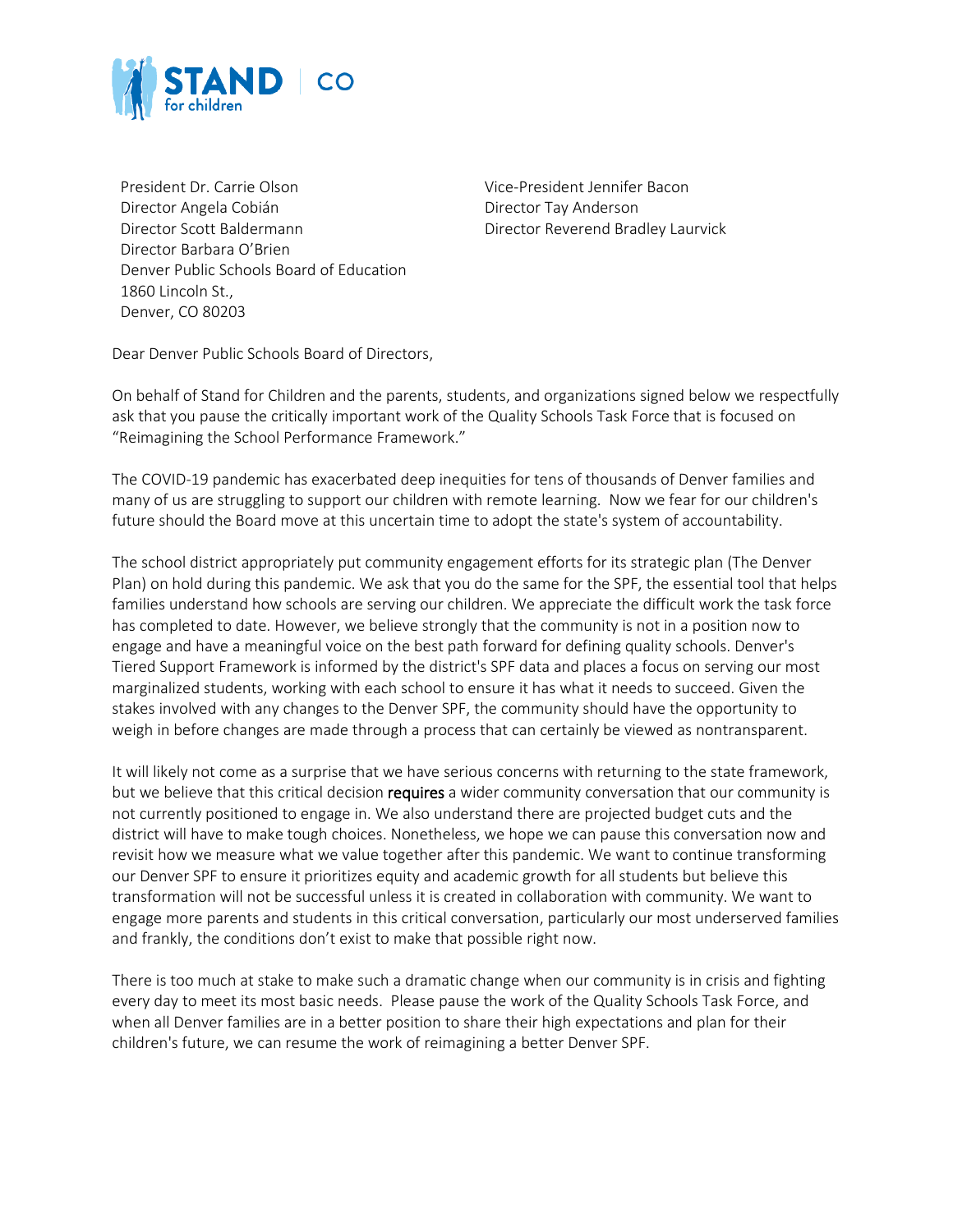

Sincerely,

Amelia Federico, Student Leilani Siens, Parent Maria Castillo, Parent Natalie Perez, Parent Stephanie Itelman, Parent Tina Carroll, Parent Papa Dia, Parent

Ruby Cardenas, Parent Nallely Antunez, Parent Antoinette Weed, Parent **Isabelle Melendez**, Student



## **ADVOCACY** DENVER









## **DSST<sup>II</sup>PUBLIC SCHOOLS**